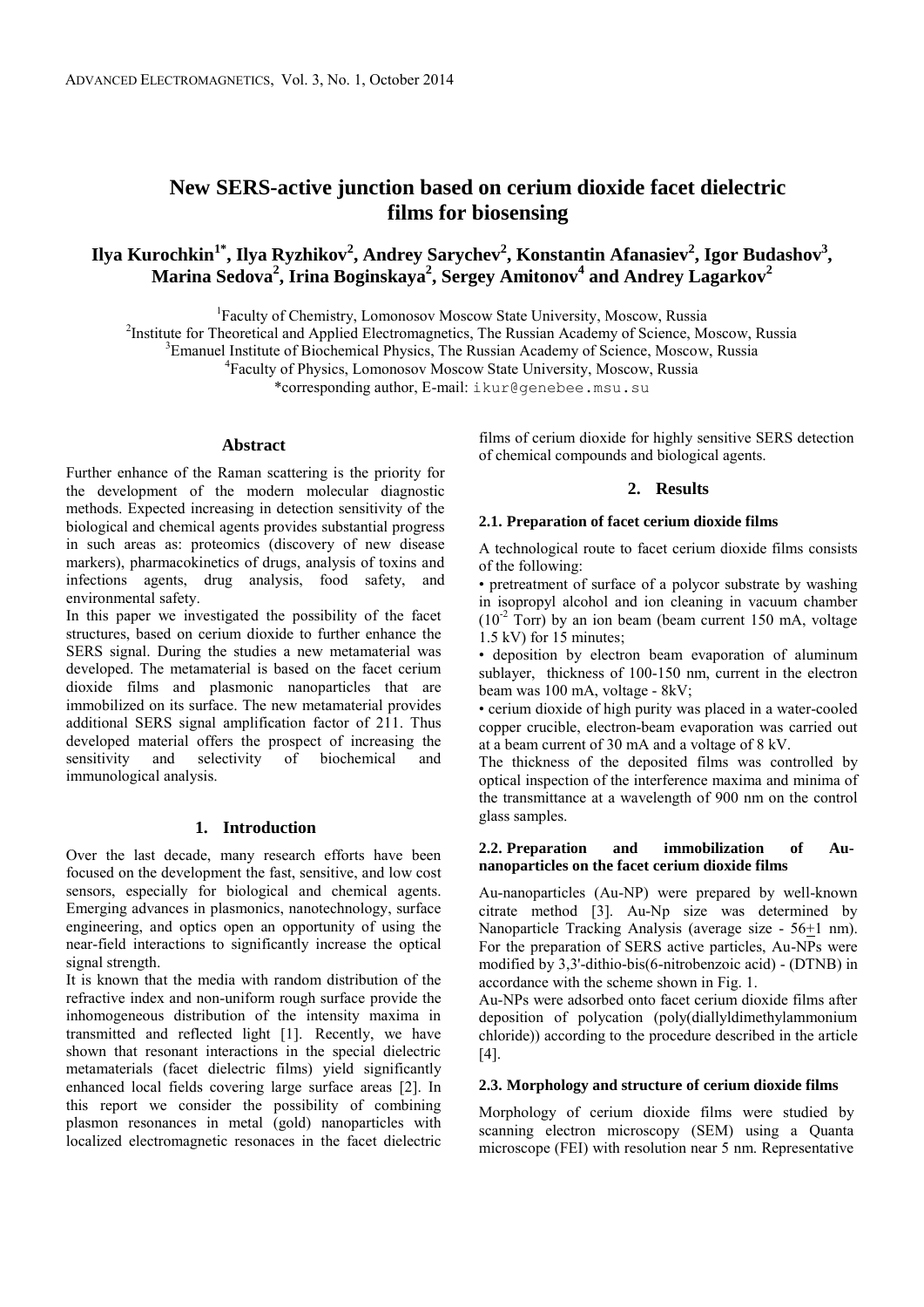SEM image and cross section of cerium dioxide film are shown in Fig. 2.



Figure 1: Scheme for preparation of Au-NP - DTNB conjugates.



Figure 2: (a) General SEM view of the CeO2 structure; (b)cross section of CeO2 film.

Presented in Fig. 2 images show characteristic faceted structure of the films. A detailed study of the structure facet films was conducted by atomic force microscopy. Dedicated as a result the basic elements of this structure are reflected in the scheme shown in Fig. 3.



Figure 3: The general scheme of the resulting facet structure.

Nanoscale structures (1) form larger agglomerates (2) with characteristic dimensions of several hundred nanometers. Agglomerates are arranged so that they form a facet (3). Perimeter facet (blue line) forms a kind of curb. The facets are separated from each other by small cracks (several nanometers). Estimated by AFM dimensions for selected structures are shown in Table 1.

Table 1: Dimensions of the elements of the facet structures at various cerium dioxide film thicknesses.

| <u>corrain aromae mini amendoses.</u> |              |             |                 |            |  |  |
|---------------------------------------|--------------|-------------|-----------------|------------|--|--|
| Film                                  | Curb         | Facet       | Agglo-          | Nano       |  |  |
| thickness,                            | height,      | size.       | merate          | struct.    |  |  |
| nm                                    | nm           | μm          | size, um        | size.      |  |  |
|                                       |              |             |                 | nm         |  |  |
| 800                                   | $29 \pm 4$   | $1,3\pm0,1$ | $0,32\pm0,03$   | $28\pm2$   |  |  |
| 1200                                  | $50 \pm 7$   | $1,5\pm0,1$ | $0,37\pm0,04$   | $29 \pm 4$ |  |  |
| 1600                                  | $118 + 17$   | $2,0+0,1$   | $0,45\pm0,04$   | $32\pm4$   |  |  |
| 2000                                  | $126 \pm 15$ | $2,5\pm0.3$ | $0,57\pm0,04$   | $23\pm3$   |  |  |
| 2400                                  | $105 \pm 24$ | $2,3\pm0,3$ | $0,60\pm0,05$   | $25 \pm 4$ |  |  |
| 2800                                  | $128 \pm 19$ | $2,8+0,2$   | $0.65 \pm 0.06$ | $75 + 7$   |  |  |
|                                       |              |             |                 |            |  |  |

The Table 1 shows that nanoscale structures size remains constant for all thickness except 2800 nm where average size is higher in 3 times. Increase in film thickness leads to an increase in the size of the agglomerates curb height and facet size. A slight deviation from this rule is observed at 2400 nm film thickness.

Investigation of the optical images and the distribution of Raman signal on the cerium dioxide films was performed using confocal Raman imaging system Alpha 500R (WITec, Germany). Raman scattering system registration was equipped with WITec inverted confocal microscope. It is situated at solid granite plate mounted at active vibration isolation system. Special XY positioner provide accuracy moving of sample table. Microscope objective is EC Epiplan-Neofluar 100x/0,9 DIC ∞/0 Carl Zeizz objective. Objective numerical aperture consists 0,9. Light source is green laser WITec with 532 nm wave length and its maximal power is 60 mW. Measurement was carried out at 5 mW of all laser power. Raman scattering light from sample enters the optical fiber and goes to the spectrometer. Signal registration is performed by Andor CCD camera. WITec Raman scattering system provides 90% delivery of light to the detector.

Fig. 4 show optical image and Raman intensity distribution at 456 cm<sup>-1</sup> (characteristic Raman shift for cerium dioxide).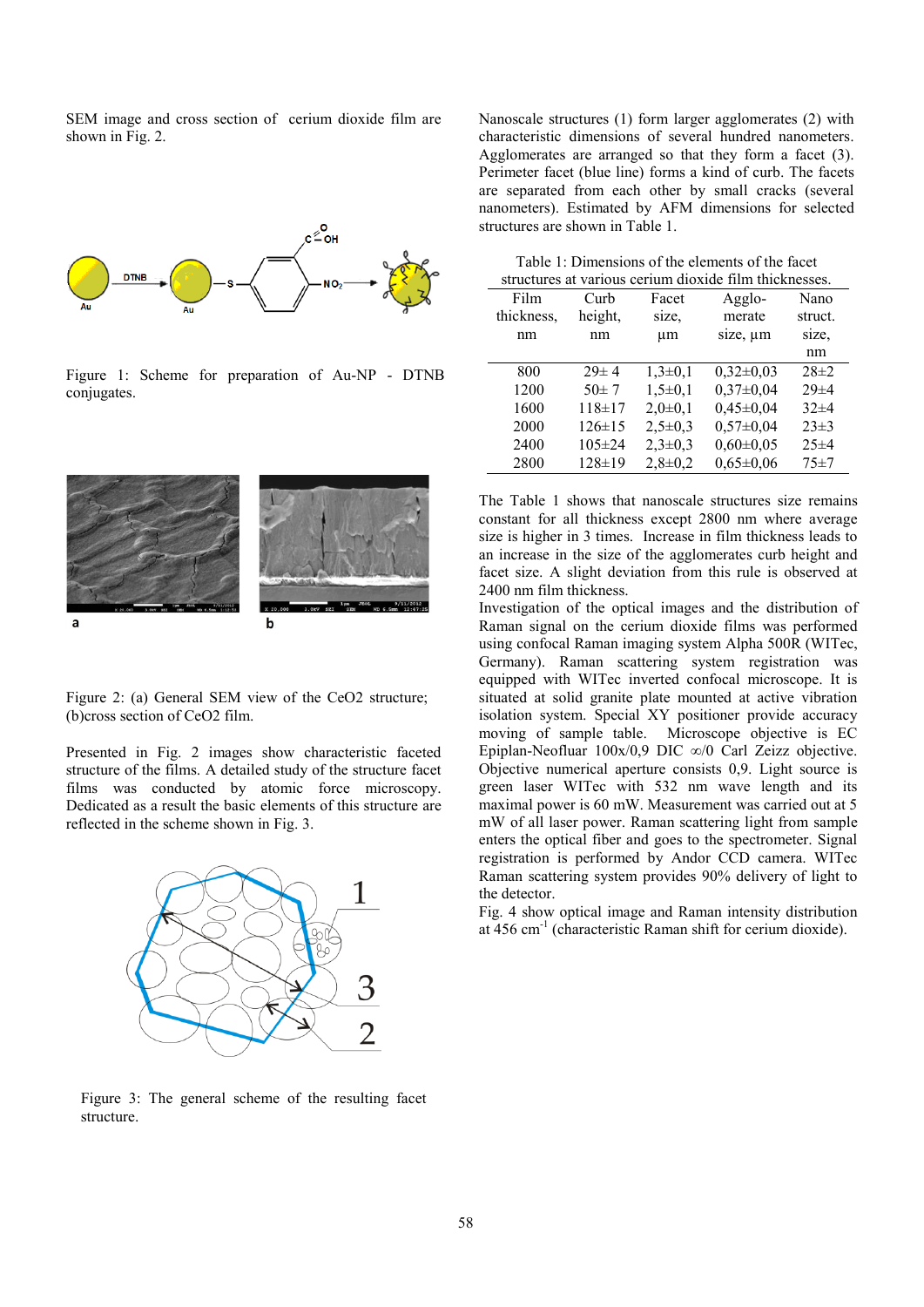

Figure 4: (a) Optical image of 2400 nm CeO2 surface; (b) intensity distribution maps for mainRaman peak of 2400 nm CeO2. Red - 300 CCD counts, violet - 1700 CCD counts.

These images show the irregular distribution of the signal on the film surface. Areas of more intense signal located mainly in the border area of facets.

## **2.4. Morphology of SERS-active junction of Au-NP and facet cerium dioxide films**

Morphology of cerium dioxide films after Au-NP deposition were studied by SEM using a Supra-40 microscope (Carl Zeiss). Representative SEM images are shown in Fig. 5.



Figure 5: SEM images of facet cerium dioxide films with Au-NP.

The fraction of the surface occupied by the gold nanoparticles after deposition to the cerium dioxide surface was evaluated using software Gwyddion. Data for films with different thickness are given in Table 2.

| Table 2: Fraction of surface occupied by the gold           |  |  |  |
|-------------------------------------------------------------|--|--|--|
| nanoparticles after deposition to the cerium dioxide films. |  |  |  |

| Film       | Fraction of   |
|------------|---------------|
| thickness, | surface for   |
| nm         | gold NP [%]   |
| 90         | $5.7 \pm 0.7$ |
| 200        | $5.8 \pm 0.7$ |
| 300        | $4.6 \pm 0.7$ |
| 400        | $3.8 \pm 0.7$ |
| 500        | $1.3 \pm 0.7$ |
| 600        | $3.7 \pm 0.8$ |
| 700        | $2.3 \pm 1.1$ |
| 800        | $4.5 \pm 1.2$ |
| 1200       | $7.7 + 4.6$   |
| 1600       | $6.0 \pm 3.7$ |
| 2000       | $5.2 \pm 0.6$ |
| 2400       | $2.3 \pm 1.1$ |
| 2800       | $2.1 \pm 2.7$ |

From Table 2 it follows that immobilization of Au-NPs lead to covering from 1 to 8 percent of the cerium dioxide surface.

## **2.5. SERS spectra**

A Raman spectrometer innoRam, model BWS445(B)-785S (B&W Tek, Inc.) with continuous-wave laser-785 (290 mW) was used for the collection of spectra using an excitation wavelength of 785 nm. The excitation was performed in an epi configuration through a 20X objective (NA= 0.4 ) on a microscope. The SERS signal was collected through the same objective in 180 degree backscattering geometry. Laser power for all experiments was 29 mW. The acquisition time was 1.5 seconds. 326 cm<sup>-</sup>  $1$ , 1060 cm<sup>-1</sup>, 1338 cm<sup>-1</sup> and 1558 cm<sup>-1</sup> Raman scattering bands of thio 6-nitrobenzoic acid [5] were used to assess the effectiveness of the SERS signal. SERS signal intensity of these bands was calculated as the average of the measurements in the ten points of the sample after subtracting the baseline signal.

## **3. Discussion**

Studies have shown that in the process of formation of cerium dioxide films as a result apparently of relaxation of tensions arising formed facet structure with a characteristic size about 2-3 microns. Irregular distribution of the Raman signal on the film surface (see Fig. 4 ) indicates the possibility of an additional signal amplification after immobilization SERS active structures on the surface of the facet structures due to the presence of local amplification of the electromagnetic field.

Study of SERS signal intensity from DTNB - Au-NP on cerium dioxide films with various thicknesses showed that the magnitude of the signal oscillates with increasing film thickness (see Fig. 6).